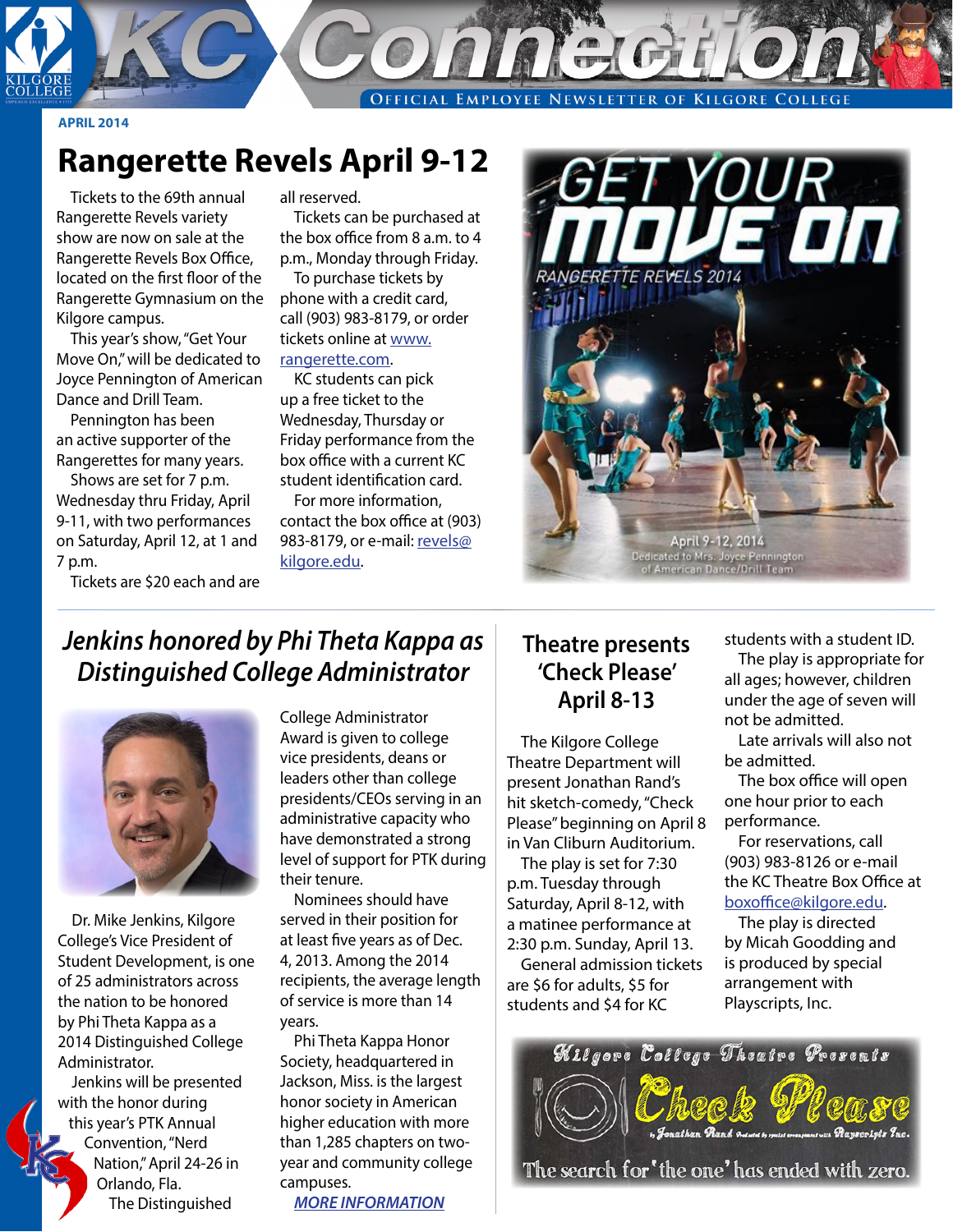# President's**perspective**



#### **Change** *is the* **Constant**

Much has been written about "Change Theory" and the challenges of effecting change in the higher education arena. As I look out at the environment that affects Kilgore College, there is no question that many more changes are coming.

**President Dr. Bill Holda**

As the architects work on the facilities master plan, as we have removed the Liberal Arts Building and have received permission to remove a house in Longview, the physical landscape is on the brink of major changes. This is simultaneously exciting and challenging as we confront the costs involved to make these changes.

We are in extensive discussions with area schools regarding Early College High Schools (ECHS). The ECHS is a little different from traditional dual credit: students can begin taking college classes during their freshman year; local ISDs earn average daily attendance; and the ECHS is set apart from the normal high school environment. With the passage of HB5, there is a rush to meet the growing Career and Technical Education (CTE) classes in our region.

With Dr. Stanglin's retirement at the end of May, there is always the challenge involved in the change in instructional leadership. We received a tremendous amount of input from the faculty and staff survey earlier this year in which employees articulated their opinions about the challenges facing instruction and the qualities they are looking for in the next VPI.

The installation of a new Student Information and enterprise software platform, Jenzabar, brings its own challenges. We have not undergone a software conversion since about 1998-1999, so naturally this process will present some moments where we will struggle in the conversion; however, I know that we will get there.

We are seeing changes in e-advising, mandated degree plans, in course placement, and increases in hybrid classes, while establishing more detailed standards for online courses. Additionally, the resurgence of competency based instruction will challenge our traditional mode of instruction.

I could go on and on about additional changes that are on the horizon; however, this monthly newsletter does not afford me the luxury to expound or elaborate. The critical issue for all of us during these times of change is to assure that our channels of bi-directional communication are functional and very active.

I look forward to continuing these discussions with broader groups of college employees as we enter this exciting/challenging era of accelerated change.

Bie Holden





"Pauline," a photo taken by Photography Instructor **O. Rufus Lovett**, is on display in the Museum of Fine Arts in Houston through May 4. The photo, taken by Lovett in 1989, is of Rangerette Pauline Arrillaga. It was originally published in Texas Monthly in 1990 on the magazine's "State of the Art" page and used again in the magazine in 1994. The photo is also included in Lovett's book, "Kilgore Rangerettes," which is a compilation of Rangerette photos from 1989-2007. *[MORE INFORMATION](http://www.kilgorenewsherald.com/news/2014-03-08/Front_Page/Lovetts_Rette_photo_Pauline_chosen_for_Houston_exh.html)*

Congratulations to **Dr. Richard Harrison**, Dean of Liberal and Fine Arts, and **Jason Graves**, Assistant Department Chair and Instructor of English. They have been recognized by the Sigma Kappa Delta Board of Directors for Outstanding Chapter Sponsor Service for their sponsorship of the Upsilon Delta chapter of Sigma Kappa Delta at KC, serving as the founding chapter sponsors for five straight years.

#### **Good News:**

Congratulations to **Martin Cobb**, bookstore manager. He has successfully passed the required exams for recognition as a certified public accountant.

Thanks to everyone who purchased a baked potato from the **KC Relay Rangers** annual potato sale. They had a successful sale and raised more than \$1,400 for Relay for Life. Everyone is welcome to come to the Relay for Life event on Friday, April 25, from 6 p.m. to midnight at the Kilgore Youth Soccer Fields.

#### **News & Reminders:**

#### **Hoberecht will speak at Final Four event**

Brian Hoberecht, KC Men's Basketball Coach, will speak at the National Association of Basketball Coaches annual convention on Monday, April 7, at the Sheraton Dallas Hotel. Hoberecht will be the only junior college basketball coach to speak as a part of the "Personal Development Series" of the NABC Convention. The NABC Convention, set for April 3-7, is the national convention for basketball coaches and is the largest of its kind in the country. This year's convention will



be held in conjunction with the NCAA Men's Final Four which will be played at AT&T Stadium in Arlington April 5 and 7. Hoberecht is set to speak from 9:30 to 10:30 a.m. at the convention which is only open to basketball coaches and their guests. *[MORE INFORMATION](http://www.nabc.org/convention)*

## **Nominate students for service awards**

The Kilgore College Service Learning Program will host its annual Service Recognition Assembly April 22 and it's asking for your help to nominate deserving students who have served in either service learning projects or participated in community service. Please take the time to [take this survey t](http://www.surveymonkey.com/s/Service_Learning_Award_by_Faculty)o nominate a deserving student. Deadline to nominate a student is April 4. For more information, call (903) 983-8678.



# **Pre-order items from KCEOPA Bake Sale**

The Kilgore College Office Personnel Association (KCEOPA) is planning a fundraising pre-order bake sale for the Easter holiday. They are counting on your help to make this fundraiser a great success. This event will raise vital funds which will not only provide scholarships to deserving students, but will also assist them in reaching the goal of an endowed scholarship. Items will be available for purchase through April 11. Sales will be on a first come, first served basis. For a list of items or to pre-order items, [e-mail Ronda](mailto:rcallaway%40kilgore.edu?subject=)  [Callaway](mailto:rcallaway%40kilgore.edu?subject=) or call her: (903) 988-3702.

# **Auto Club hosting car show April 12**

The Kilgore College Automobile Club will host a car show open to the public April 12 at Kilgore City Park. Local car enthusiasts are encouraged to enter their cars into the show for \$10 (early registration) and \$15 (on-site registration). On-site registration will be from 8 to 11 a.m. and trophies will be awarded by 2 p.m. For more information, call (903) 720-1283.